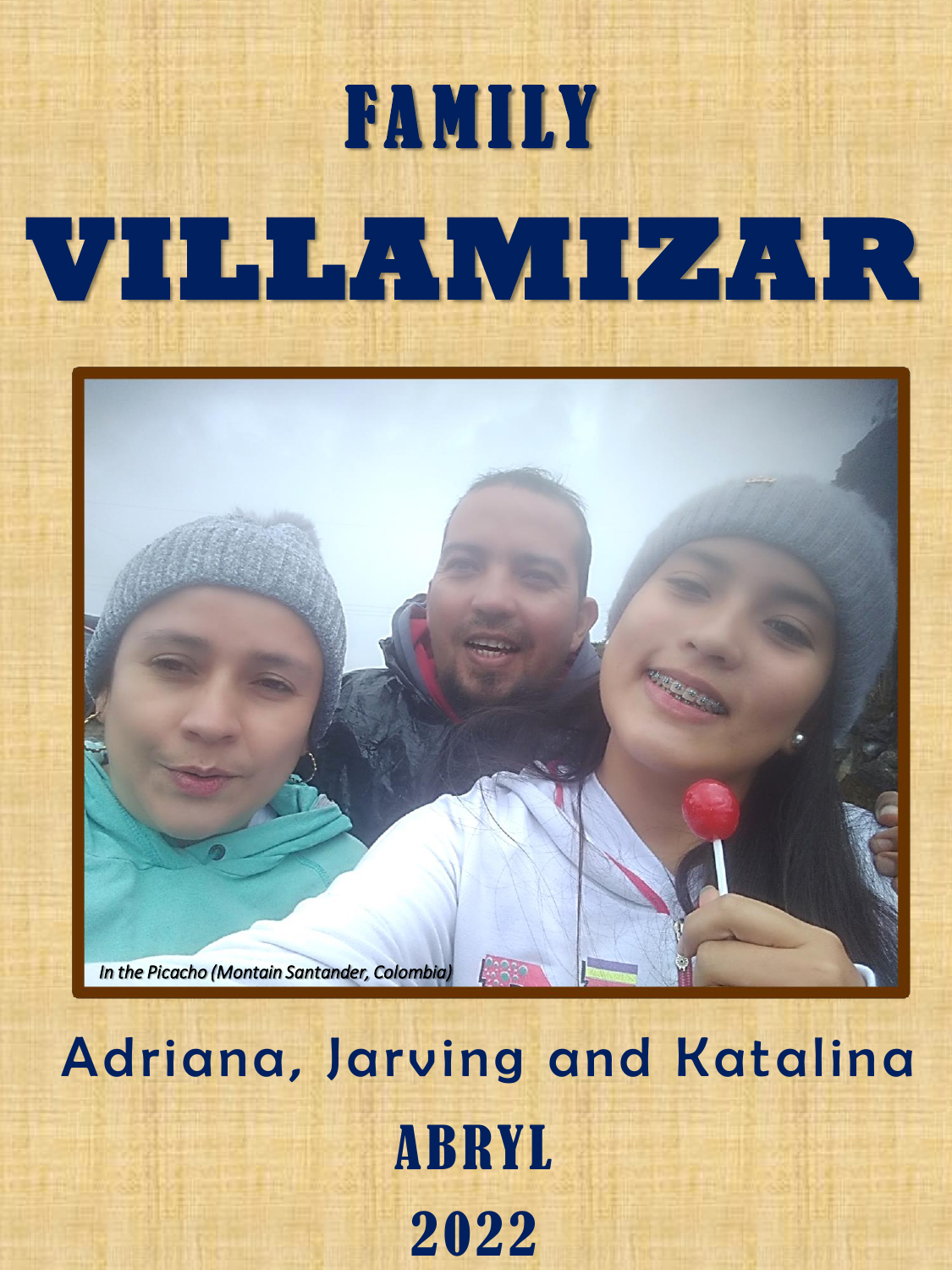*The members of this family are born in the city of Bucaramanga, Colombia. Jarving received Christ in 1998, Adriana in 2002 and Katalina in 2015. Together they have supported the work in the Church of Christ in Bucaramanga in the San Miguel neighborhood.*





*As a marriage, they were the promoters in the creation and organization of ministries. Currently, the congregation has 17 ministries and this year they made an adjustment, appointing coordinators. They seek to organize the church in the appointment of elders, since since the gospel arrived in the city this has not been possible.*

*Jarving is a preacher, teaching coordinator, leader of the ministries of benevolence, exhortation and restoration. Adriana supports him in his work and additionally accompanies him in the ministries of ladies, advertising, audiovisuals and praise. Katalina supports the Ministries of Advertising and Audiovisual.*

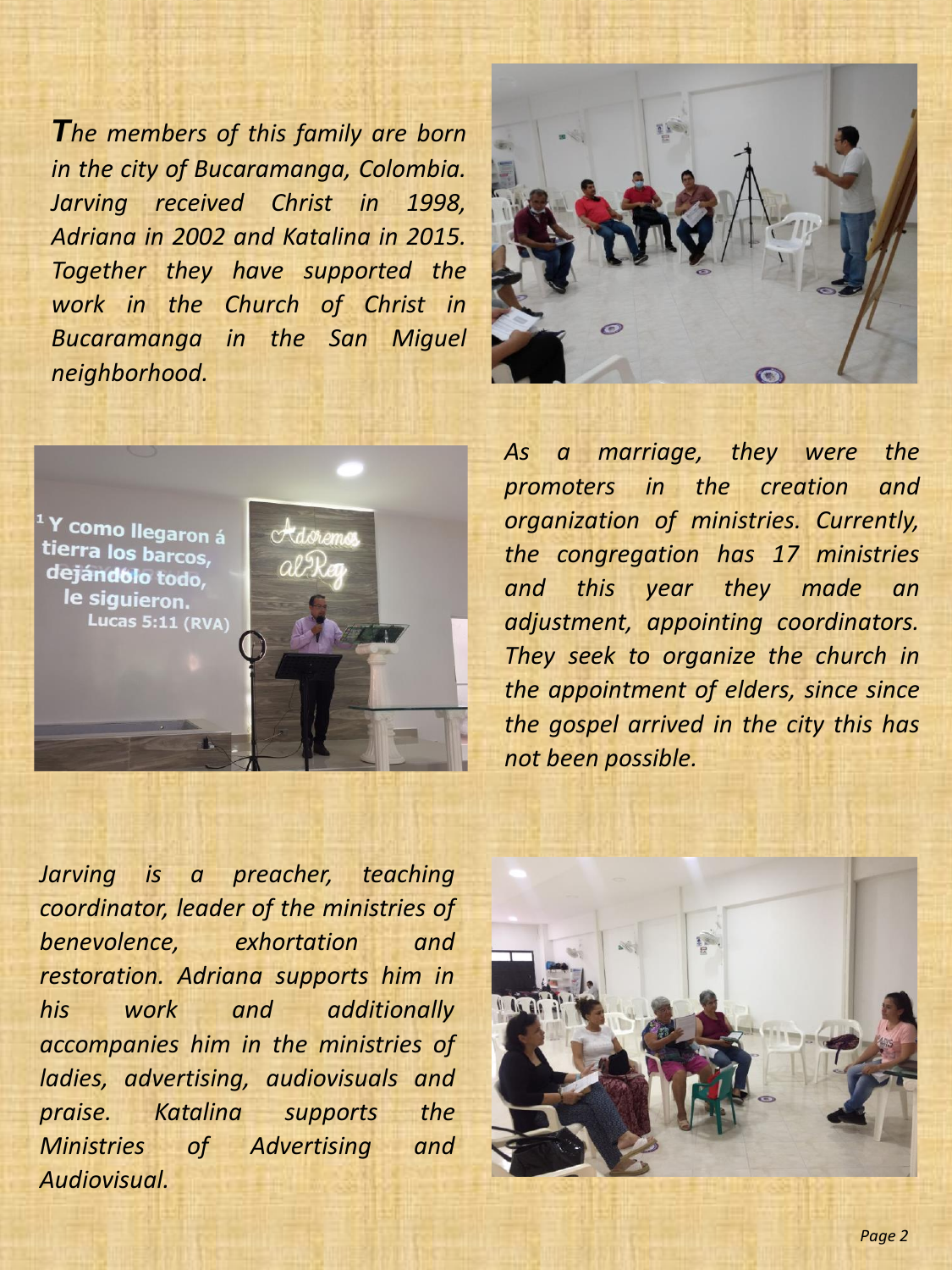

*When they started their studies at the ILEB, as a family they had chaos, as Jarving worked as a motor head rectifier, they had a small hardware business and additional highperformance cycling Katalina.*

*They would get up at 3:00 am and try to go to rest around 10:00 pm in order to fulfill all their homework. When Covid-19 arrived, it was a blessing as a family, because they managed to rest, what they wanted for several years, they regained strength. Jarving was left without a job, but God increased sales a little in the hardware store and additionally obtained the scholarship for the Didaskalos plan at the ILEB. During this time Katalina was discouraged from continuing as a cyclist, since she noticed that in the*

*competitions there was favoritism and also some girls doped to win. Today she decided to study Advertising and Digital Marketing, she is not yet enrolled, they are waiting for God to allow them to have the means to help her enter university.*

*Studying at the ILEB has allowed them to find those shortcomings and gaps that they have as a family and also as a church, they have received the tools, little by little, to improve and make their service to the brothers of quality. They have managed to grow in spirit and knowledge.*